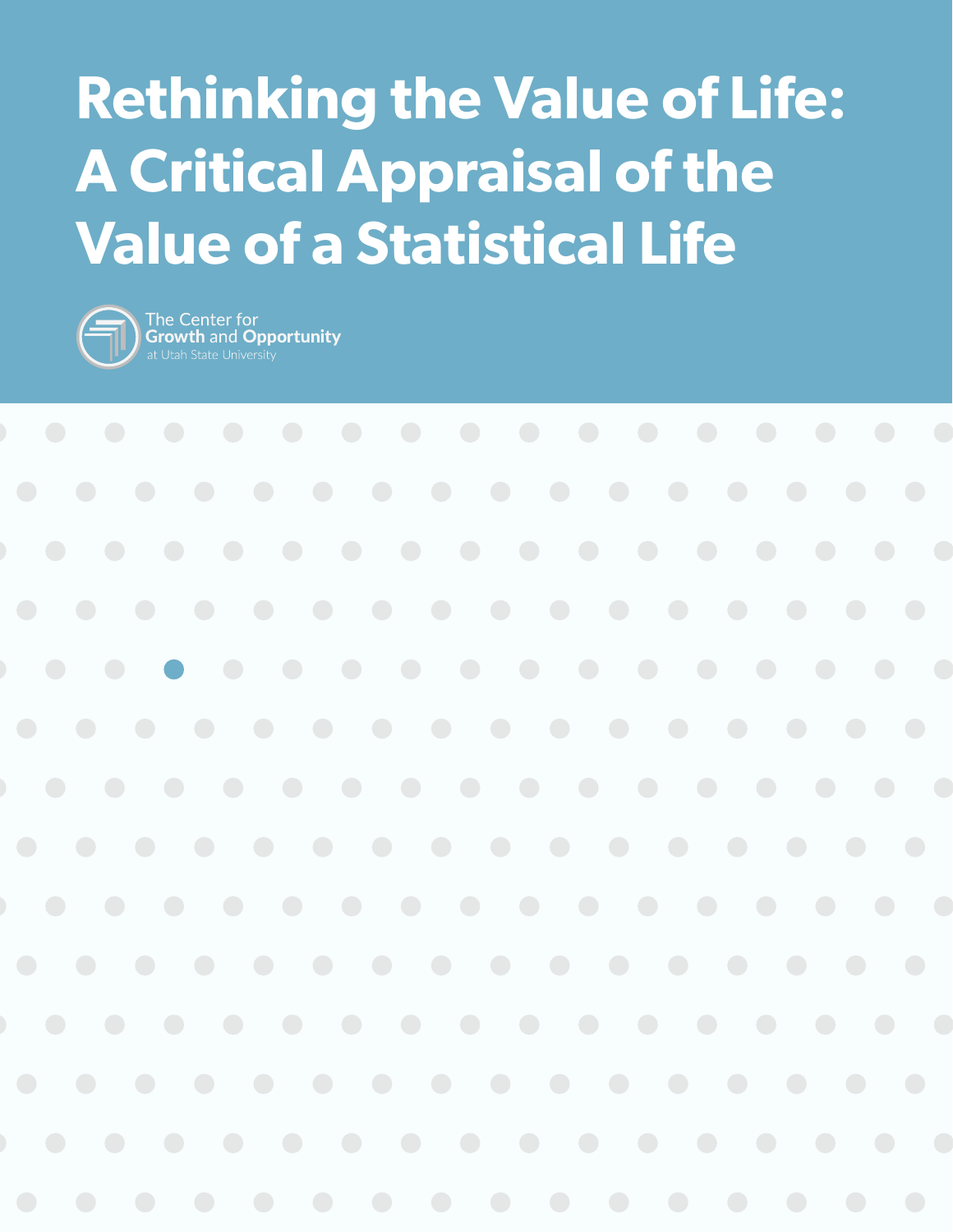## **Rethinking the Value of Life:** A Critical Appraisal of the Value of a Statistical Life

#### **Author:**

James Broughel<sup>a</sup>

#### January 2020 Policy Paper 2020.002

The Center for Growth and Opportunity at Utah State University is a university-based academic research center that explores the scientific foundations of the interaction between individuals, business, and government.

We support research that explores a variety of topics from diverse perspectives. Policy papers are published to stimulate timely discussion on topics of central importance in economic policy and provide more accessible analysis of public policy issues.

The views expressed in this paper are those of the author(s) and do not necessarily reflect the views of the Center for Growth and Opportunity at Utah State University or the views of Utah State University.

- a Senior Research Fellow, Mercatus Center at George Mason University
- \* The author would like to thank Hayden Warlick and Blake Hoarty for helpful research assistance that contributed to this report.

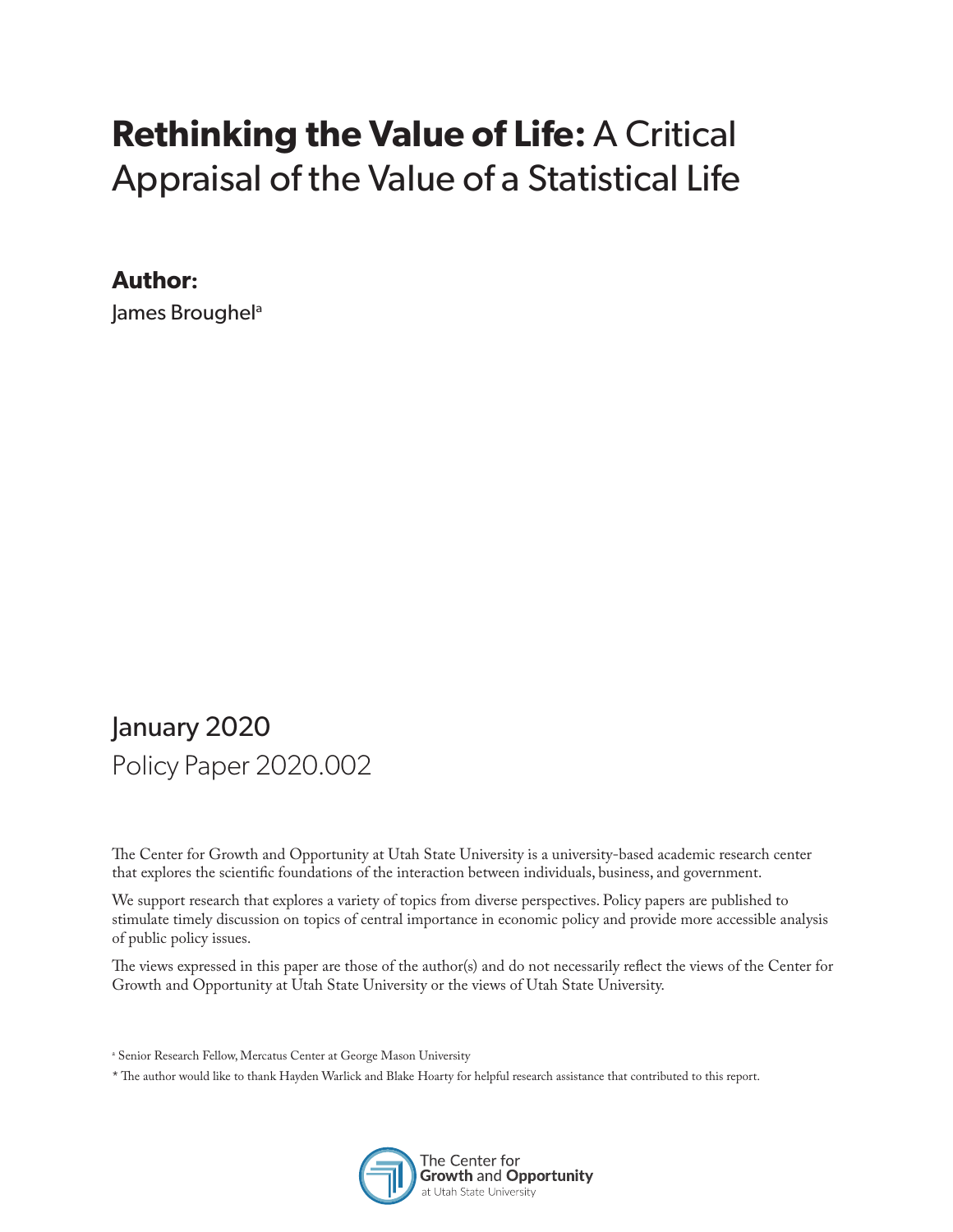#### **Contents**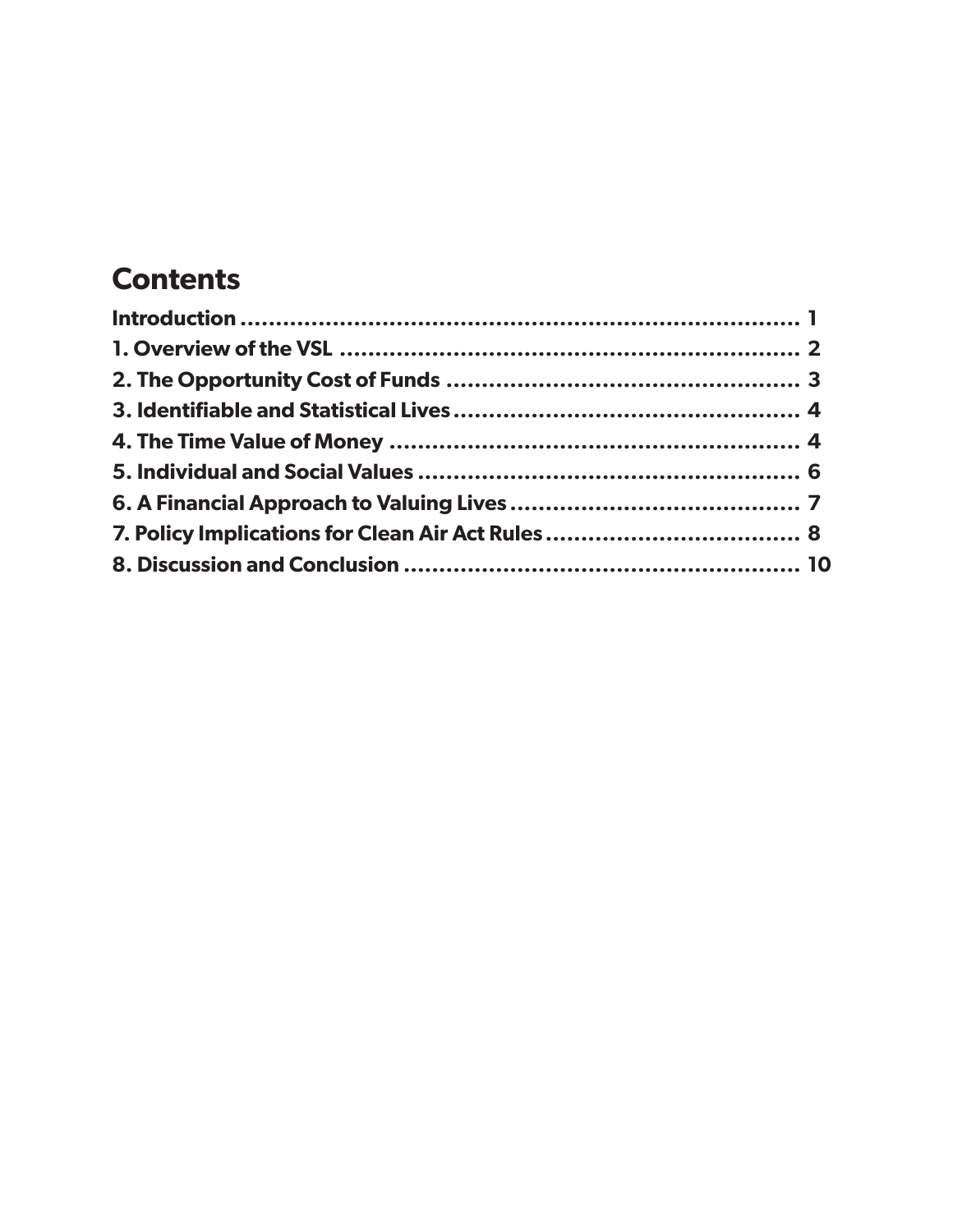#### **Introduction**

When economists perform a cost-benefit analysis (CBA) for regulations aimed at addressing life-threatening risks, they will often assign a dollar value to each life they expect to save. This allows them to compare the benefits of risk reduction to the monetary costs associated with complying with regulations, in order to assess whether on balance regulations should proceed. The most common way to assign a dollar value to a life in CBA is by looking at what currently living individuals are willing to accept in terms of monetary payment for accepting increases in mortality risk. Armed with this information, an analyst can deduce an estimate of how much people value their own lives in dollar terms. This "implicit value of life" measure, which is known as the "value of a statistical life," or VSL, is used extensively at US federal regulatory agencies.<sup>1</sup>

Despite fairly widespread acceptance of the VSL among economists, there are a number of complications associated with the metric that, although sometimes acknowledged in the academic literature, remain unresolved. This article reviews these complications and argues that it is time to revisit them in a more forthright manner. Taken together, estimates of life's value besides the VSL should be considered when estimating the value of mortality risk reductions in CBA. While the focus of this article is on the VSL, many of the problems identified here extend to the more general practice of "monetizing"—or assigning dollar values to—goods not traded on any market using consumer willingness to pay or accept measures.

To be clear, the problems with the VSL are not empirical; they are theoretical. It is not uncertainty with respect to how the VSL is measured that is the concern of this article, but rather whether the VSL itself is a theoretically sound way to value human lives in CBA. An impressive empirical literature has blossomed in recent decades, largely as data became available that allowed for easy estimation of the implicit value of life. However, the corresponding theory to justify the use of estimates from this literature in CBA is seriously underdeveloped.

In fact, many, if not all, of the value-of-life estimates used in CBA prior to the VSL's widespread adoption may be superior from the perspective of economic efficiency. This article, for example, proposes a financial approach to valuing lives, such that the marginal contribution to capital that corresponds with extending a life becomes the primary focus. Such an approach overcomes many difficulties found with the VSL and is also likely to be easier to implement in practice.

Although a financial approach faces some challenges of its own and may be somewhat counterintuitive to economists, its chief advantage is that it better accounts for the opportunity cost of resources than does the VSL. A financial approach is also likely to lead to greater overall reductions in risk due to its emphasis on wealth maximization, thereby increasing the resources available to devote to risk reduction (or indeed any other societal goal).

The article concludes with discussion of the policy relevance of these findings, focusing on the implications of switching from the VSL to a financial approach in the context of federal air quality regulations. Air pollution regulations are among the most consequential issued by the federal government, and the VSL turns out to be particularly ill-suited for use with these rules. At the very least, the VSL should be compared against other metrics, but it may also be time to reconsider the VSL altogether.

<sup>1</sup> For evidence of the widespread use of the VSL at federal agencies, see agency guidelines on valuing mortality risk reductions. For example, US Department of Transportation, *Revised Departmental Guidance 2016: Treatment of the Value of Preventing Fatalities and Injuries in Preparing Economic Analyses*, 2016; US Environmental Protection Agency, *Valuing Mortality Risk Reductions for Policy: A Meta-Analytic Approach*, 2016; US Department of Health and Human Services, *Guidelines for Regulatory Impact Analysis*, 2016.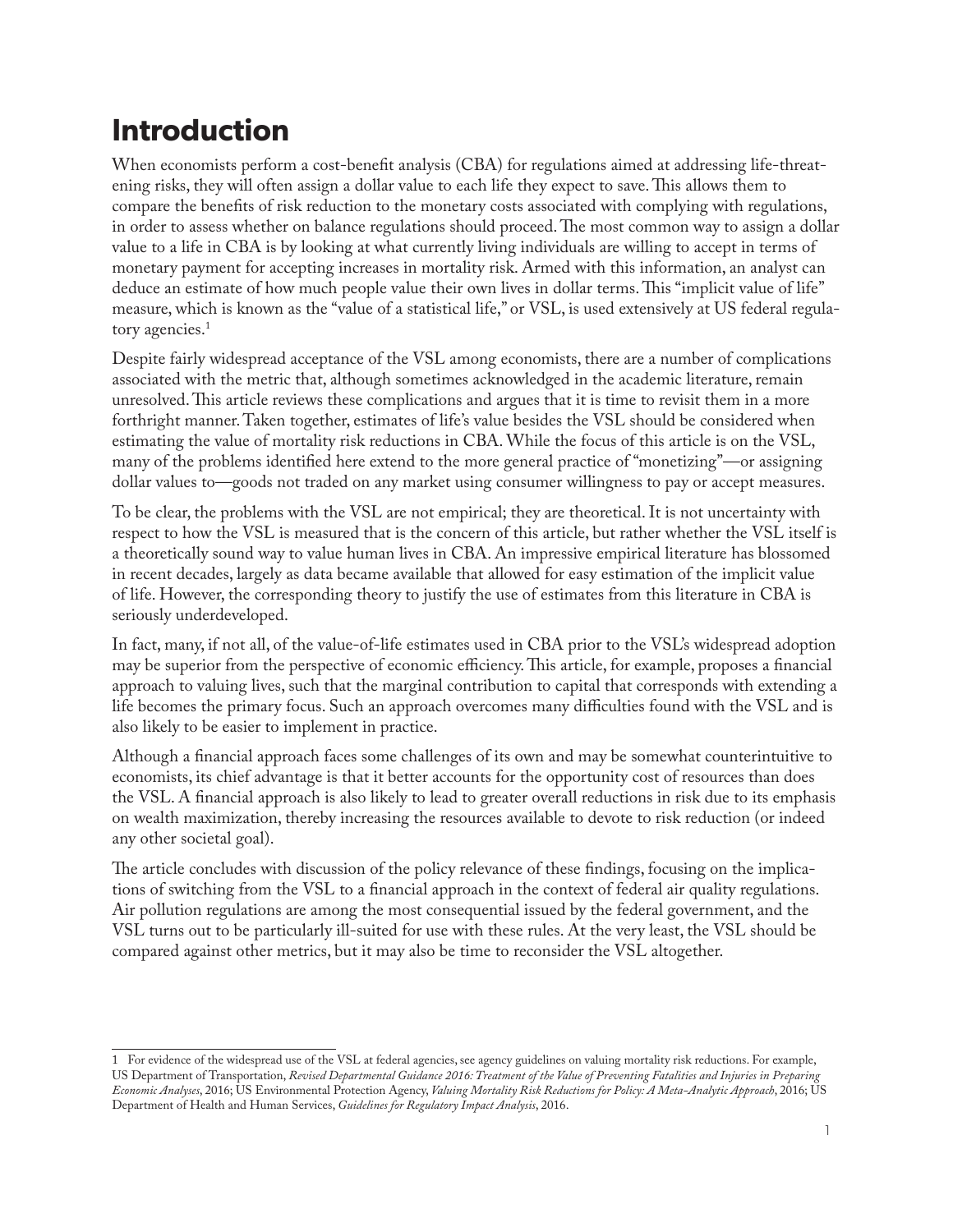#### **1.Overview of the VSL**

Economists typically estimate the VSL using data on the salary premium commanded for a given increase in the level of job risk, although surveys are also sometimes used.2 These data are available from labor markets, where individuals who work in risky professions are paid "compensating differentials" (i.e., excess wages) for taking on higher levels of job risk relative to their safer options. Implicit in the decision to accept money for risk is the value a worker assigns to his or her own life. For example, if 100 dollars is the minimum a worker is willing to accept for taking on an increased chance of death of one-in-100,000 in his lifetime, implicitly the worker values his expected remaining life at \$100 / 0.00001 = \$10 million.

If the worker is rational, one would expect that what he is willing to accept in terms of cash for risk should roughly equate with what he is willing to pay to reduce risk more generally on the margin.<sup>3</sup> This provides the basic logic for transferring labor market estimates of the VSL to other contexts, such as when valuing prevented fatalities achieved by regulations.

The VSL is not a constant, but rather it tends to vary across individuals and also across risks.4 Despite this heterogeneity, US regulatory agencies tend to use an average VSL for the population, rather than a unique VSL for each person whose life they expect to save. Use of an average is partly for practical reasons, to avoid an unrealistic amount of work. It also helps to avoid the thorny issue of assigning different values of life to different people or groups of people. Richer individuals and countries tend to have higher VSLs than poorer ones,<sup>5</sup> and middle-aged and older adults tend to have higher VSLs than younger adults,<sup>6</sup> although estimates vary.7

Differences in VSLs across individuals and countries are largely due to disparities in wealth, as those with more wealth naturally have more to spend on risk reduction as they have greater means to do so. A 2017 study by Viscusi and Masterman estimated the average VSL for Ethiopia to be around \$100,000, while the corresponding value for Norway was more than \$16 million.<sup>8</sup> Some government analyses allow the VSL to vary by age group. For example, in 2017, President Trump's Council of Economic Advisors estimated the fatality cost of the opioid crisis to have been \$432 billion in 2015, using age-varying VSLs.<sup>9</sup>

Such studies are generally a minority, however, as government and academic CBAs using a population-average VSL are more common. This raises complications, however, as an average VSL, rather than an individual or group-specific VSL, breaks the empirical link between values used in analysis and people's own preferences, and it is often argued that a key advantage of willingness to pay measures is that they are based on people's own values.10 Use of an average runs the risk of making many people worse off from policy. For example, if regulations target groups such as low-income individuals who are willing to pay less

8 Viscusi and Masterman, "Income Elasticities."

<sup>2</sup> See Cass R. Sunstein, *Valuing Life: Humanizing the Regulatory State* (Chicago: University of Chicago Press, 2014); W. Kip Viscusi, "The Value of Risks to Life and Health," *Journal of Economic Literature* 31, no. 4 (1993): 1912–46.

<sup>3</sup> There are reasons why WTP and WTA values can differ, including behavioral biases. For simplicity, this article will assume the two values are generally the same.

<sup>4</sup> W. Kip Viscusi, *Pricing Lives* (New Jersey: Princeton University Press, 2018).

<sup>5</sup> W. Kip Viscusi and Clayton J. Masterman, "Income Elasticities and Global Values of a Statistical Life," *Journal of Benefit-Cost Analysis* 8, no. 2 (2017): 226–50.

<sup>6</sup> Joseph E. Aldy and W. Kip Viscusi, "Age Differences in the Value of Statistical Life: Revealed Preference Evidence," *Review of Environmental Economics and Policy* 1, no. 2 ( July 1, 2007): 241–60.

<sup>7</sup> Alan Krupnick, "Mortality-Risk Valuation and Age: Stated Preference Evidence," *Review of Environmental Economics and Policy* 1, no. 2 ( July 1, 2007): 261–82.

<sup>9</sup> US Council of Economic Advisors, *The Underestimated Cost of the Opioid Crisis*, 2017.

<sup>10</sup> For example, M. Jones-Lee and coauthors defend willingness to pay metrics on the grounds that "social decisions should, so far as possible, reflect the interests, preferences and attitudes to risk of those who are likely to be affected by the decisions." M. W. Jones-Lee, M. Hammerton, and P. R. Philips, "The Value of Safety: Results of a National Sample Survey," *Economic Journal* 95, no. 377 (1985): 49–72.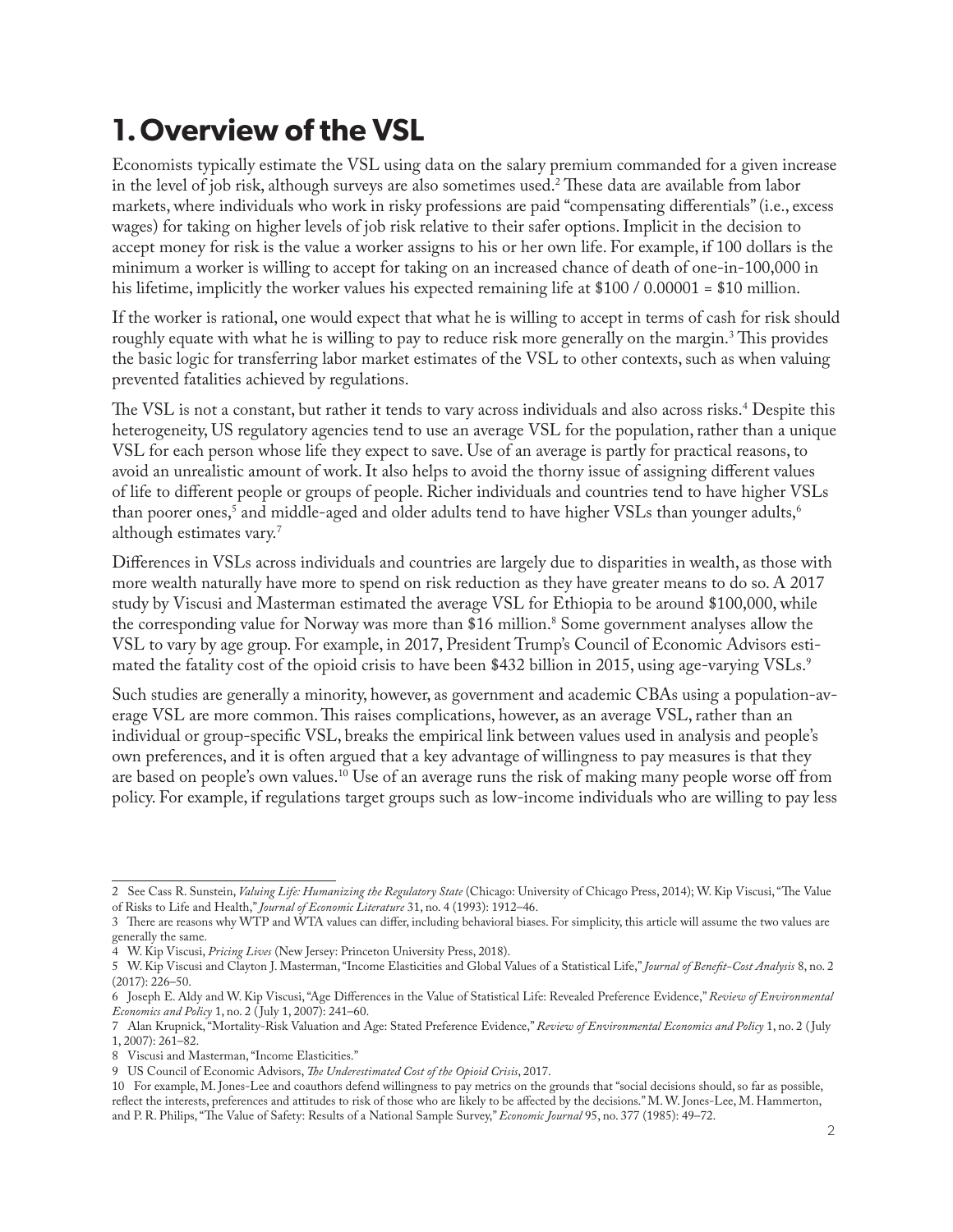for the benefits of regulation than the average across society, these groups may be harmed if they still have to bear a significant portion of the regulatory costs.<sup>11</sup>

#### **2. The Opportunity Cost of Funds**

One fairly well-known problem with the VSL relates to difficulties that arise when trying to assign a value to life as life nears its end. In other words, how much should society be willing to pay to extend life by very short durations? While this issue may appear to be specific to age, it is part of a more general problem related to opportunity cost, namely, that the opportunity cost of resources to a single individual may be much different than the opportunity cost of those same resources to society (i.e., the sum total of all individuals).

Consider the example of an extravagant billionaire who has no heirs and is near the end of his life. He is willing to spend his entire fortune to stay alive as long as possible, even if it means spending every cent he has to stay on continued life support. Should the government also be willing to spend billions to see this man's life extended? What if all the billionaire's friends are willing to chip in?

Clearly if the government uses these individuals' preferences as a guide, the answer would seem to be unambiguous that, yes, welfare is improved if the government spends billions to extend the man's life by hours, minutes, and perhaps even seconds. After all, he is willing to pay as much for the benefit, so society should presumably be willing to pay as much too.

But it just cannot be true that it is reasonable to spend vast amounts to extend life by trivial amounts. The billions spent to extend one man's life could be used to save hundreds of other lives in some other context, and for longer durations, and people would be willing to pay for those benefits too.

It should be obvious that the opportunity cost of funds is much lower to the man who has very little time left than it is to other members of society.12 Another way of stating this is that the billionaire's preferences are not aligned with the social interest. This is an extreme example, but the basic principle applies to consumption in almost any form. From an individual's perspective, one could be willing to spend a considerable amount to, say, go on an exorbitant luxury vacation, but from the perspective of all other members of society, those resources would be better off put to some other use. At the very least, if invested, the resources could generate the wealth to fund even more luxury vacations for more people.

This problem becomes more evident as life nears its end; but in fact, the problem extends across one's entire lifespan because individuals' generally value their own consumption higher than its opportunity cost to society.<sup>13</sup>

Some have proposed using the "value of a statistical life year," or VSLY, as an alternative to the VSL in some cases.14 The VSLY is a measure of the value of one additional year of life, taken by dividing the VSL by an expected number of life-years remaining. This would tie the value of life closer to life expectancy. But the VSLY approach has problems too.

First, if analysts abandon the VSL and use the VSLY exclusively, this again breaks the empirical link between the values used in analysis and people's own values, since there is little to no empirical evidence supporting the view that people are willing to pay the same amount for each additional year of expected remaining life.15 If analysts instead alternate between the two metrics depending on the age of policy beneficiaries, any cutoff age after which the VSLY substitutes for the VSL will be arbitrary.

<sup>11</sup> See Cass R. Sunstein, "Are Poor People Worth Less Than Rich People? Disaggregating the Value of Statistical Lives" (Washington, DC: AEI-Brookings Joint Center for Regulatory Studies, 2004).

<sup>12</sup> This general issue is discussed at length in Joanne Linnerooth, "Murdering Statistical Lives...?," in *The Value of Life and Safety*, Michael Jones-Lee (ed.) (Amsterdam: North-Holland, 1982).

<sup>13</sup> Two related reasons for this are that individuals and society have different time horizons and different rates of discount.

<sup>14</sup> See Viscusi, *Pricing Lives*; Cass R. Sunstein, "Lives, Life-Years, and Willingness to Pay," *Columbia Law Review* 104 (2004): 57; Michael J.

Moore and W. Kip Viscusi, "The Quantity-Adjusted Value of Life," *Economic Inquiry* 26, no. 3 (1988): 369–88.

<sup>15</sup> Aldy and Viscusi, "Age Differences."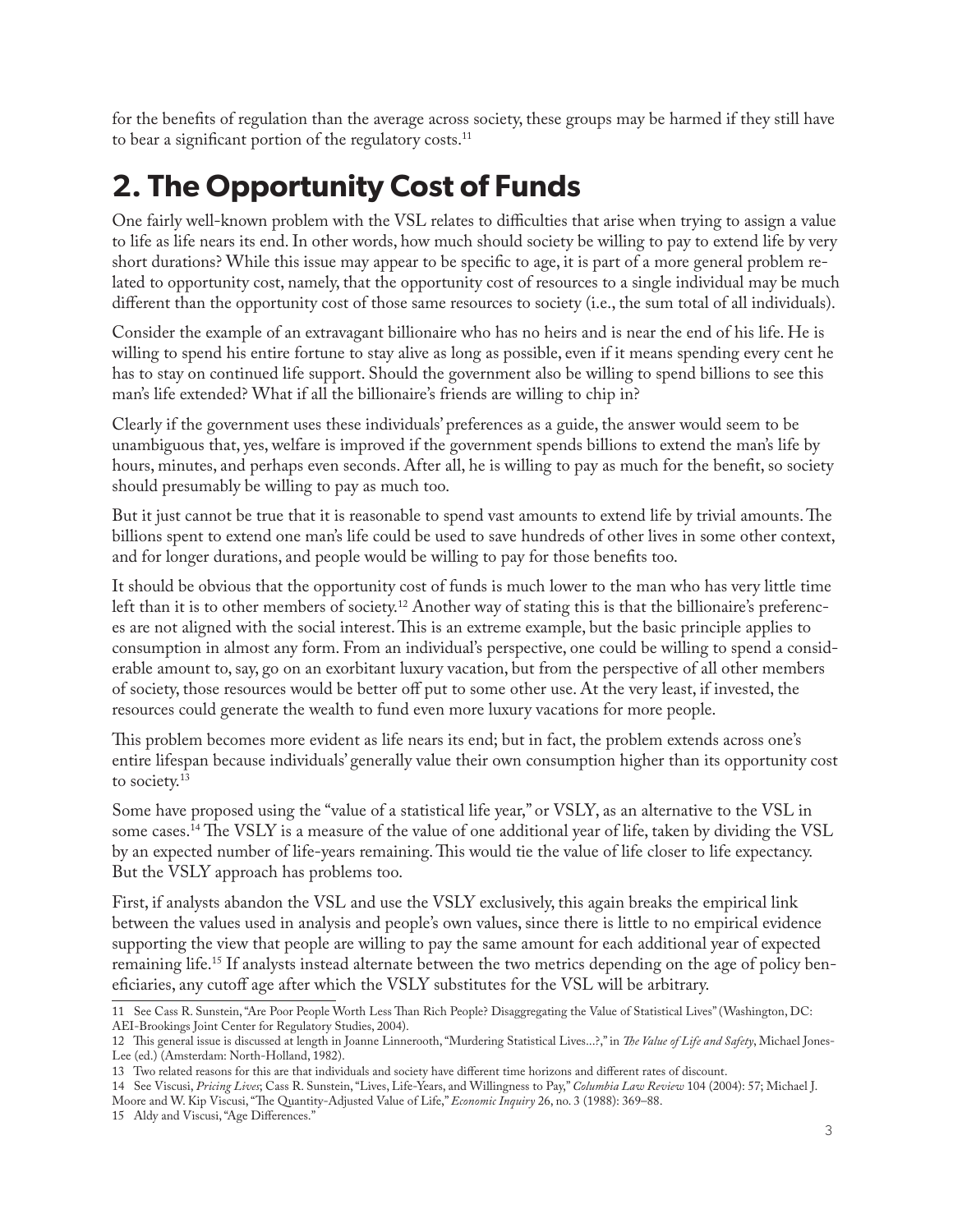Even if the VSLY was a conceptually appropriate solution to the problems related to opportunity cost raised here, it is not clear how politically feasible it is to use it, since much higher values are currently used in analysis. The Environmental Protection Agency during the George W. Bush administration tried to use a discounted VSL for citizens older than 65, as part of its Clear Skies Initiative.16 In response, some critics claimed that a "senior death discount" was being applied to the lives of the elderly.17

The VSLY may well be superior to the VSL in many instances, but given the outrage that arose in response to the Bush administration's attempts to adjust the VSL, it seems unlikely a future administration will make any similar adjustments to the VSL soon.

#### **3. Identifiable and Statistical Lives**

Proponents of the VSL sometimes state that they are putting a dollar value on risk, not on actual people's lives,18 but this is semantics. When the government estimates a rule will save two people, it multiplies the VSL by two. This is mathematically the same as aggregating what two million people would be willing to pay to eliminate a lifetime death risk of one in a million for each of them. There is no mathematical difference between applying a dollar value to risk and applying it to someone's actual life. In fact, risk levels only change when regulations reduce mortality (i.e., save someone). If no lives are saved, there are no corresponding changes in risk for a population, and there are no benefits to which one can attach a dollar value. Nor is it true the VSL is only applied to small risks, since a death, by its very nature, is a large event.

What makes lives statistical in the sense that economists use the term is whether they are identifiable or not.19 If a child falls down a well, the identity of the child whose life is at stake is known. With government regulation, it is often unclear whose life is at stake. Those lives are statistical.

Empirically, however, it turns out that people are often willing to pay much more to save known individuals than to save unknown statistical people,<sup>20</sup> despite the fact that in either case, someone's actual life is on the line.<sup>21</sup> VSL advocates generally respond by arguing the VSL should only be applied to statistical lives,<sup>22</sup> but this raises the question of whether it is efficient for the same life to be valued differently depending on whether the identity of the person is known. After all, it would seem the opportunity cost of the resources required to save them has not changed.

#### **4. The Time Value of Money**

When putting a dollar value on a life, or indeed on any nonpecuniary benefit, a general kind of problem emerges, which is that it often makes sense to delay public investments because this will improve the cost-benefit calculus.

This problem actually has two parts. First, money, unlike lives, can be invested in an account and earn interest. Suppose a project costs \$1 million dollars and would save two lives, but doubling spending to

<sup>16</sup> US Environmental Protection Agency, *Technical addendum: Methodologies for the benefit analysis of the Clear Skies Initiative*, 2002.

<sup>17</sup> Cindy Skrzycki, "Under Fire, EPA Drops the 'Senior Death Discount,'" *Washington Post*, May 13, 2003.

<sup>18</sup> For example, the Office of Management and Budget states in its regulatory instructions to agencies that, "Some describe the monetized value of small changes in fatality risk as the 'value of statistical life' (VSL) or, less precisely, the 'value of a life.' The latter phrase can be misleading because it suggests erroneously that the monetization exercise tries to place a value on individual lives. You should make clear that these terms refer to the measurement of willingness to pay for reductions in only small risks of premature death. They have no application to an identifiable individual or to very large reductions in individual risks. They do not suggest that any individual's life can be expressed in monetary terms. Their sole purpose is to help describe better the likely benefits of a regulatory action." See US Office of Management and Budget, *Circular A-4: Regulatory Analysis*, September 17, 2003.

<sup>19</sup> James K. Hammitt and Nicolas Treich, "Statistical vs. Identified Lives in Benefit-Cost Analysis," *Journal of Risk and Uncertainty* 35, no. 1 (August 1, 2007): 45–66.

<sup>20</sup> Ibid.

<sup>21</sup> Joanne Linnerooth, "Murdering Statistical Lives...?,"; Lisa Heinzerling, "The Rights of Statistical People," *Harvard Environmental Law Review* 24 (2000): 189–207.

<sup>22</sup> This is the approach taken in Office of Management and Budget guidelines, for example. See footnote 18 above.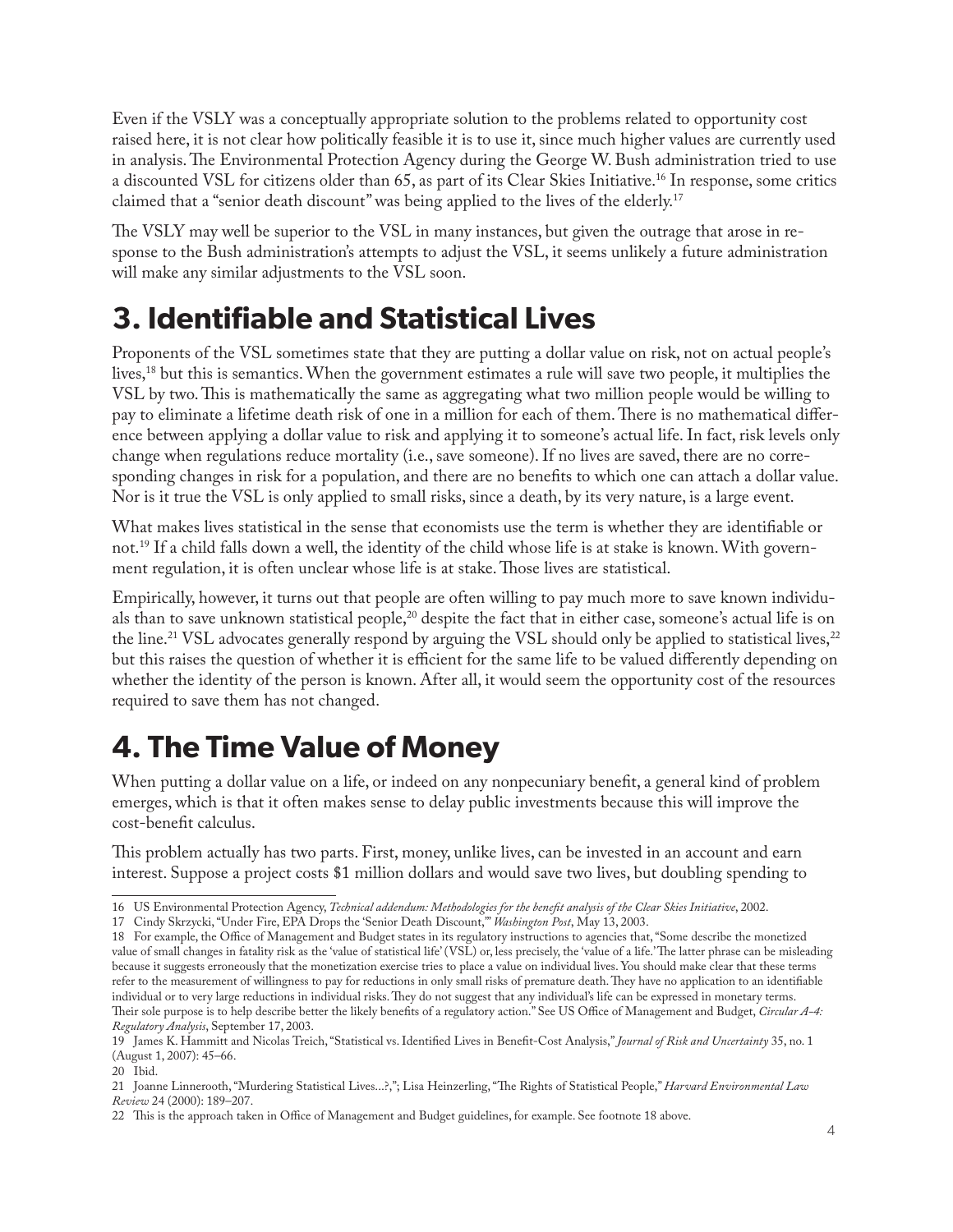\$2 million would save four lives. There is a reasonable argument for investing the first million in financial markets (instead of spending it immediately on the life-saving project), until it grows into \$2 million. This way more lives can be saved. The paradox is that it seems rational to keep the \$1 million down payment invested indefinitely as more and more lives can be saved the longer we wait.

The second part of this problem is that when analysts value resources based on what individuals are willing to pay for them, resources' value will tend to rise over time due to economic growth, since willingness to pay for normal goods rises with income. Therefore, in choosing between two equally expensive projects, one that saves a life today and another that saves a life tomorrow, the second project will be the better option because the life in the future can be expected to be worth more.

It has been argued that discounting future benefits and costs, including discounting future lives, helps resolve this waiting problem.23 In fact, some have argued that failing to discount in CBA would mean that the current generation should starve itself for the benefit of the future (presumably because 100 percent of income should be invested each period).24 But this is problematic. First, it seems strange if the purpose of the social discount rate is to resolve anomalies that arise when valuing resources in a particular manner. If other valuation techniques are available that avoid such anomalies, why not use these alternatives instead? The practice of discounting the lives of our children and grandchildren is controversial, and if this practice could be abandoned by abandoning the VSL, that could be a worthwhile tradeoff.

Second, there is no guarantee that a social discount rate even resolves this problem, which can arise with or without a social discount rate. If willingness to pay is generally rising over time as a result of economic growth, then if the rate at which willingness to pay is rising is equal to or greater than the social discount rate used in analysis, the waiting problem reemerges even with discounting.

Finally, from an efficiency standpoint, this delay "problem" may not be a problem at all, but instead a recommendation. It is simply an implication of the time value of money, which says:

If you are promised \$1 of cash flow, for certain, ten years from now, this dollar would not be as valuable to you as \$1 is today because, if you had the \$1 today, you could invest it and end up with more than \$1 in ten years.<sup>25</sup>

Financial analysis compares cash flows with other cash flows, but it is easy to see that if cash flows are compared to flows of consumption, an implication of the time value of money is that it is best to delay consumption in order to invest, if your objective is to maximize wealth. This is because consuming means forgoing interest. Some refer to this as an "anomaly,"26 but if it is truly an anomaly to recommend delaying consumption in order to maximize wealth, is it not also an anomaly to prefer cash flows as soon as possible in order to maximize wealth?<sup>27</sup>

None of this means that the current generation should starve. Some consumption contributes to production and investment, and is therefore efficient. Without her morning breakfast, the factory worker has no energy and is little use as a laborer. Without spending on room and board, the college student does not accumulate human capital that raises her productivity later in her adult career. Furthermore, at some point adding more investment becomes counterproductive, since so many resources will have to be devoted to replacing depreciating capital each year that consumption levels actually fall.

<sup>23</sup> W. Kip Viscusi, John M. Vernon, and Jospeh E. Harrington Jr., *Economics of Regulation and Antitrust*, 4th ed. (Cambridge, MA: MIT Press, 2005); W. Kip Viscusi, "Rational Discounting for Regulatory Analysis," *University of Chicago Law Review* 74, no. 1 (2007): 209–246.

<sup>24</sup> Cass Sunstein and David Weisbach attribute this claim to Tjalling Koopmans. See David Weisbach and Cass Sunstein, "Climate Change and Discounting the Future: A Guide for the Perplexed," *Yale Law & Policy Review* 27, no. 2 (December 2, 2015).

<sup>25</sup> Frederic Mishkin, *The Economics of Money, Banking, and Financial Markets*, 11th ed. (London: Pearson Education, 2016), 112.

<sup>26</sup> For example, US Office of Management and Budget, *Circular A-4: Regulatory Analysis*, September 17, 2003; Viscusi, "Rational Discounting." 27 Note that it can be perfectly rational and utility-maximizing from an individual's perspective to forgo interest in order to consume. What the time value of money implies is that this choice, even if sensible from an individual's perspective, is not the wealth-maximizing choice.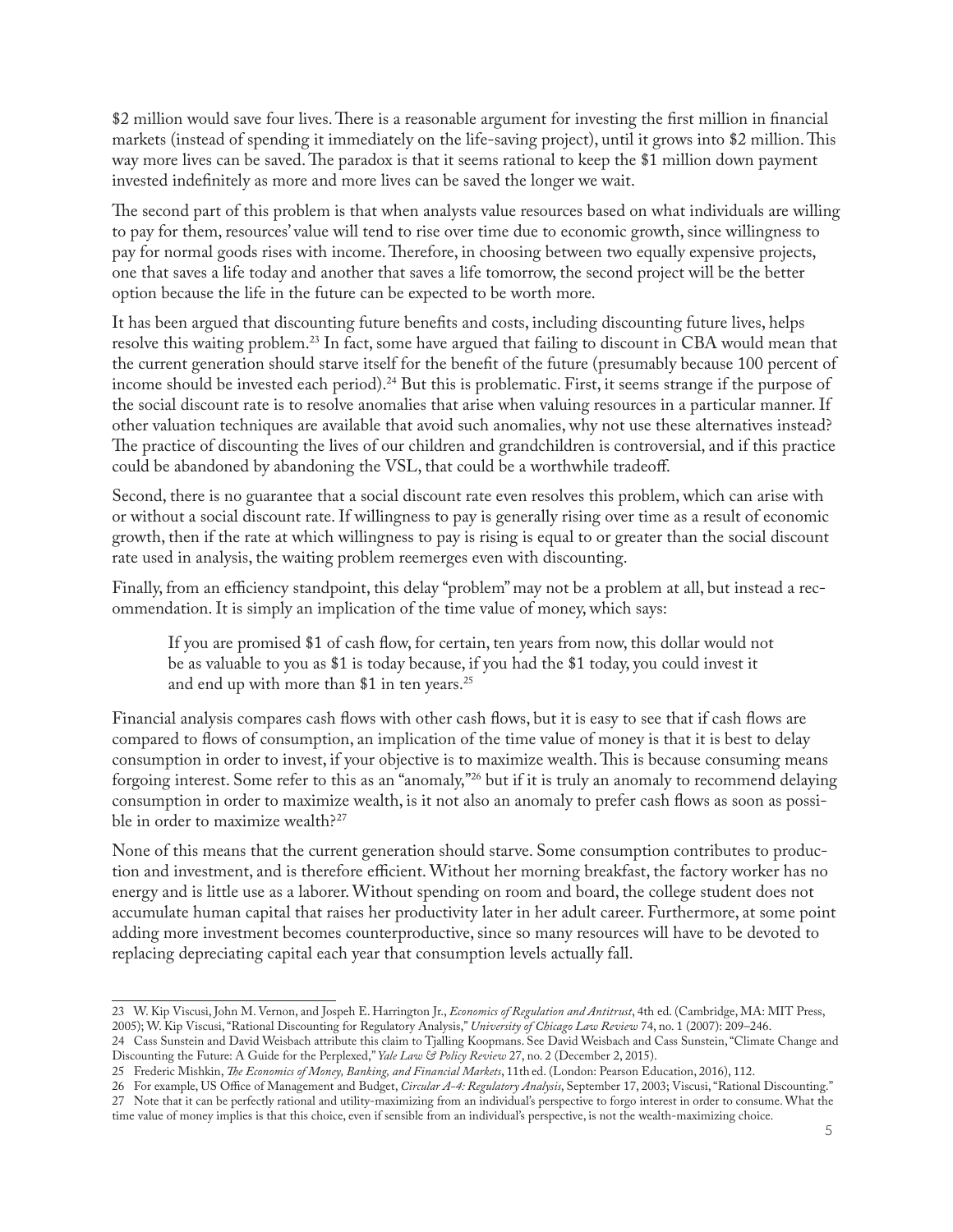Nor will a failure to discount necessarily lead to "policy paralysis" as some have claimed. For example, Kip Viscusi has argued, along with coauthors, that a zero discount rate leads to what he calls a "permanent cost slam dunk."28 He states, "in a world with no discounting, a \$1 loss forever will have an infinite present value, swamping any finite amount of benefits and leading to policy paralysis."

It is certainly true that, without discounting, ongoing costs, such as those from foregone investments, would have an infinite present value. But ongoing benefits also have an infinite present value. The policy paralysis Viscusi describes is a function of comparing ongoing costs to fleeting benefits from consumption. The issue he identifies is easily resolved if the analyst simply values benefits in terms of the cash flows generated. Then—due to the time value of money—the sooner a benefit arrives the better, and the policy paralysis can be overcome.

#### **5. Individual and Social Values**

Economists tend to be very sympathetic to the idea of using willingness to pay as a basis for measuring the benefits of public policies. They are also very attached to using people's preferences as a guide for policy. As a result, some economists might be understandably uncomfortable with a financial approach to valuing benefits and costs. However, this approach is not so far removed from conventional economic theory as it might at first appear.

Market data used to estimate the VSL necessarily come from those who are alive at the time a study is conducted, so these studies do not by definition take into account the preferences of people in the future who are not yet born. It is easy to imagine that future generations, if they could trade in our markets, would be willing to pay something for actions that benefit them, as well as be willing to pay to stop actions that harm them. However, there is a missing market that prevents them from doing so.

A more comprehensive measure of willingness to pay would take into account the preferences of future generations. This means the total, or social, value of a resource might differ substantially from the value to those who are currently living,<sup>29</sup> and that what current individuals are willing to pay to reduce risk may not be consistent with what the sum total of all individuals would be willing to pay.30 This suggests data collected from labor markets and then used to estimate the VSL may be misleading. Even if these data capture the private benefits to individuals from reducing risk, they won't capture the social, or total, value.

Like with other problems, this issue is not unique to the VSL, but rather is a general kind of problem that arises when using the willingness to pay of current citizens to value benefits. There is no reason to believe that individuals' preferences accord with the interests of society more generally.31 As a result, their measured willingness to pay will have to be adjusted.

What economists seem to have done is confused *what is* (i.e., how markets actually operate) for what *ought to be* (i.e., what is economically efficient). Markets allocate resources to those currently living citizens who are willing to pay the most for them, but there is no reason to believe this is wealth-maximizing, i.e., efficient, once one considers a time frame that extends beyond the current generation.

<sup>28</sup> W. Kip Viscusi, Joel Huber, and Jason Bell, "Responsible Precautions for Uncertain Environmental Risks," *Journal of Benefit-Cost Analysis* 10, no. 2 (2019): 296–31.

<sup>29</sup> This is true even if citizens are maximizing their own utility.

<sup>30</sup> It is even conceivable that people in the future would be willing to pay present citizens to accept *more* risk, for example in exchange for more investment and economic growth.

<sup>31</sup> See footnote 13 above.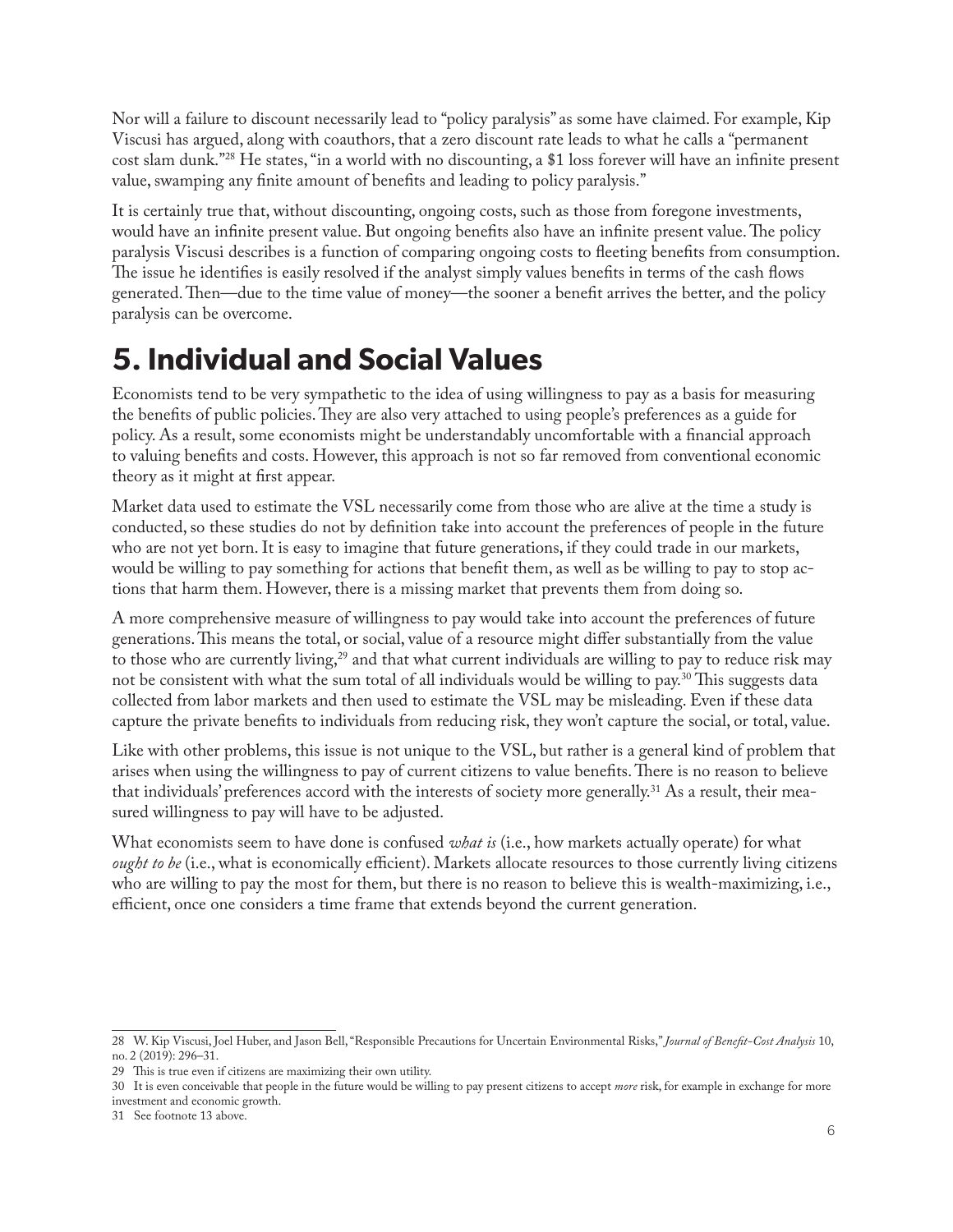### **6. A Financial Approach to Valuing Lives**

This article has identified at least four problems with the VSL. These relate to overlooked opportunity cost, differential treatment of known versus statistical lives, "anomalies" arising as a result of the time value of money, and a deviation between individual and social willingness to pay values.

Along each of these dimensions, a financial estimate of life's value is superior to the VSL. First, a measure of life's value connected to one's productive contributions better accounts for the opportunity cost of resources than does the VSL. The focus of CBA becomes generating as much wealth as possible, ultimately enabling the most lives to be saved.

A policy of wealth maximization also handles challenges arising at the end of life. Unlike the VSL, with a financial approach the lives of the young will generally be valued greater than the lives of the elderly, since the young have more years of productive life remaining. This conforms with common sense ethics.

There is even reason to believe such an approach is less controversial to apply in practice, because the analyst applies dollar values only to goods and services and not to people. This would allow analysts to avoid the controversial practice of discounting the lives of future citizens. Courts and other entities sometimes use a variant of the financial approach when determining awards to survivors in wrongful death suits or in response to tragedies. For example, the September 11th Victim Compensation Fund made payouts to victims' families based on projections of the lost lifetime earnings of the deceased.32 While it wouldn't be fair to call these judgments uncontroversial, they have proven less politically toxic than applying discounts near the end of life.

A financial approach also resolves discrepancies that arise between what people are willing to pay to save known lives versus statistical lives. With a financial approach, the life of a person with a certain demographic profile would have the same expected value regardless of whether the person's identity is known or not.

Next, the most obvious way to avoid the anomaly that life-saving projects should be continually delayed is to value a life in terms of the net financial cash flows it generates. Since cash is preferred sooner rather than later, due to the time value of money, the earlier a life is saved in general the better (assuming contributions are positive).

Finally, a financial approach overcomes issues related to the divergence between individual and social values. Citizens currently alive are naturally short-sighted as they have finite lifespans. As a result, they are likely to give too much weight to temporary fleeting benefits that come in the form of consumption, relative to investments with large dividends, but that pay off in the distant future. Society as a whole has no such time preference, however, and once one considers that people in the future would be willing to pay something for investments that benefit them, it becomes clear that their willingness to pay eventually swamps that of current citizens.

Taken together, these arguments suggest that a financial approach to valuing lives has significant appeal, but such an approach also raises some concerns that are worth noting. First, some individuals do not earn incomes but do create financial costs when they die. For example, grandparents provide valuable services when they babysit their grandchildren, but they aren't paid for them. Replacing the services grandparents provide costs something in financial terms, so replacement cost might be the right way to value lives financially. In his book, *Stubborn Attachments: A Vision for a Society of Free, Prosperous, and Responsible Individuals,* George Mason University economist Tyler Cowen argues that replacement cost may be the

<sup>32</sup> Kenneth Feinberg, *Who Gets What: Fair Compensation after Tragedy and Financial Upheaval* (New York, NY: PublicAffairs, 2012).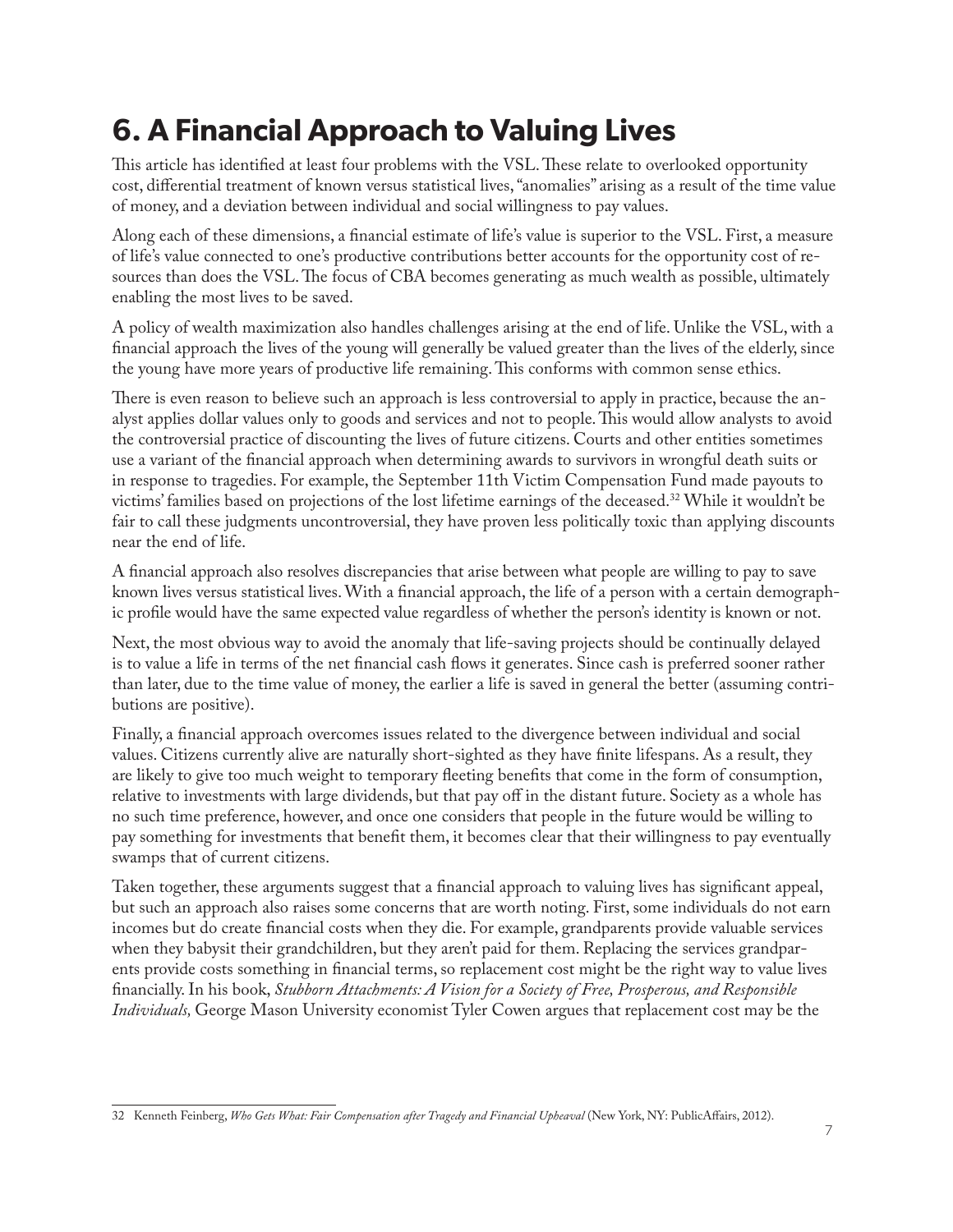correct approach.<sup>33</sup> Replacement cost has at times been used by the federal government, most notably in the military.34 These examples suggest the concept has some mainstream support.

Perhaps the greatest concern with a financial cost of death approach is that it seemingly leaves out aspects of life that are not financial. However, the utility we experience during our lives is fleeting. This may seem tragic, but on the other hand, what we produce during our lifetimes has the potential to continue to bear fruit long after we are gone. If our time horizon extends into the distant future, it is our contributions to the capital stock, to production, and to the body of human knowledge, that will live on long after we are gone.

Consider the workers who built the Brooklyn Bridge. Such men no doubt made valuable contributions to their families and to their communities while they were alive. These contributions were important, but they were also temporary. And yet the contribution of these workers to the economy continues to add growing value to this very day and will continue long into the future as well.

#### **7. Policy Implications for Clean Air Act Rules**

The value of life chosen in CBA is critical because it will help determine whether public policies generate more in terms of benefits to society than costs. If the value of life used is inconsistent with a goal of maximizing economic efficiency, this can have widespread ramifications for public policy.

For example, the Environmental Protection Agency's (EPA) air quality rules are among the most expensive issued by any agency in the federal government, and they provide a useful case study of how a financial approach to valuing lives might work in practice, and also how this might change policy recommendations substantially.

First, there is an ongoing debate about how the benefits from air quality regulations should be valued. Much of the debate centers around the health benefits associated with reducing fine particulate matter (commonly referred to as PM2.5). Because these benefits are often not directly targeted by regulation, but are instead a coincident benefit that occurs indirectly as a consequence of targeting other pollutants, like mercury or carbon dioxide, some economists have wondered whether such indirect benefits should be counted in analysis.<sup>35</sup> Meanwhile, another debate rages about whether PM2.5 is really as dangerous to public health as some regulatory agencies claim it is.36

This article will not address these controversies. Instead, for the sake of argument, it will take for granted that the health effects of PM2.5 are real and harmful, and that indirect coincident benefits should be counted in analysis alongside other direct costs and benefits. Even taking these factors as given, there remains the question of whether PM2.5-related benefits are valued appropriately in the EPA's regulatory impact analyses, since those values rely in major part on the VSL.

In writing on the health effects of PM2.5, one recent study noted that "about 80 percent of the burden of air pollution is borne by the elderly."37 Furthermore, "the aggregate mortality burden of PM2.5 is concentrated among the elderly with five to ten years of remaining life expectancy, followed by those with two

<sup>33</sup> Tyler Cowen, *Stubborn Attachments: A Vision for a Society of Free, Prosperous, and Responsible Individuals* (San Francisco: Stripe Press, 2018). 34 H. Spencer Banzhaf, "Retrospectives: The Cold-War Origins of the Value of Statistical Life," *Journal of Economic Perspectives* 28, no. 4 (November 2014): 213–26.

<sup>35</sup> One issue is the asymmetric counting of indirect benefits without consideration of indirect costs. See Susan Dudley et al., "Consumer's Guide to Regulatory Impact Analysis: Ten Tips for Being an Informed Policymaker," *Journal of Benefit-Cost Analysis* 8, no. 2 (2017): 187–204. 36 For a small sample of studies challenging prevailing views about PM2.5, see Louis Anthony Cox, "Miscommunicating Risk, Uncertainty, and Causation: Fine Particulate Air Pollution and Mortality Risk as an Example," *Risk Analysis: An Official Publication of the Society for Risk Analysis* 32, no. 5 (May 2012): 765–67, 768–70; Louis A. Cox, Douglas A. Popken, and Paolo F. Ricci, "Warmer Is Healthier: Effects on Mortality Rates of Changes in Average Fine Particulate Matter (PM2.5) Concentrations and Temperatures in 100 U.S. Cities," *Regulatory Toxicology and Pharmacology* 66, no. 3 (August 1, 2013): 336–46; Ke Zu, Ge Tao, Christopher Long, Julie Goodman, and Peter Valberg, "Long-Range Fine Particulate Matter from the 2002 Quebec Forest Fires and Daily Mortality in Greater Boston and New York City," *Air Quality, Atmosphere & Health* 9, no. 3 (April 1, 2016): 213–21.

<sup>37</sup> Karen Clay and Nicholas Z. Muller, "Recent Increases in Air Pollution: Evidence and Implications for Mortality" (NBER Working Paper 26381, National Bureau of Economic Research, Cambridge, MA, October 2019).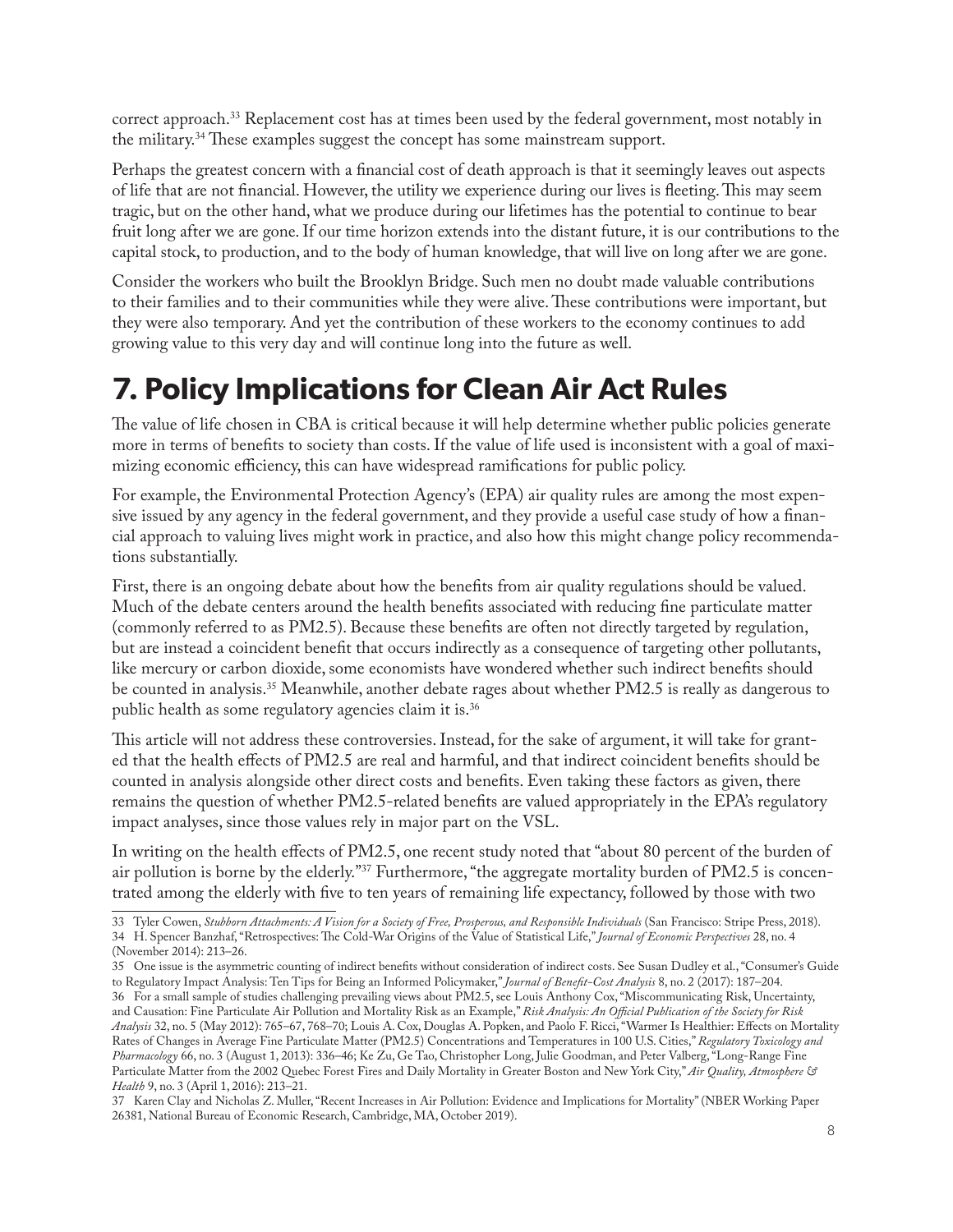to five years remaining"38 In other words, EPA air rules are a slightly less extreme example of the problem identified with the extravagant billionaire above. Given that current estimates of the VSL used in regulatory impact analysis are in the range of \$10 million dollars, and that these values are attached to the lives of the elderly, it seems likely that the EPA's benefit estimates are off. Therefore, it's worth considering how alternative metrics might change policy conclusions.

As discussed above, one alternative to the VSL is the VSLY. One recent estimate of the VSLY was \$369,000,<sup>39</sup> which, if multiplied by five years of remaining life for a typical person exposed to air pollution, would be equal to a little under \$2 million, or less than one fifth of a typical VSL value. A recent estimate from Hugonnier, Pelgrin, and St-Amour put the average "human capital value of life" in the United States at \$421,000, or roughly one-twentieth of the average VSL for the United States.<sup>40</sup> The human capital approach values lives in terms of the stock of human capital people possess, which gradually depreciates to zero by the end of life. A value for the elderly would presumably be close to zero for this reason. This change alone would likely wipe out most of the benefits of EPA air regulations.

Another approach was taken when making payouts from the September 11th Victim Compensation Fund, which based compensation on the foregone earnings of the deceased. The average payment between 2001 and 2003 was around \$2 million,<sup>41</sup> still far below the VSL. Further, these payments often related to individuals in the prime of their working-age lives, many of whom worked in the financial sector and may have had higher-than-average earnings compared to Americans more generally.

An approach based on human capital or foregone earnings has a long history of being criticized by economists.42 However, it is important to note that there is a difference between the financial cost of death approach as advocated in this paper and a human capital or earnings approach. The approach advocated here is an assessment of how much money preventing a death saves, which is a proxy for the amount of productive capital a life is expected to contribute on the margin. Such an approach may only be loosely connected to one's future earnings. For example, if a firm loses a worker who passes away unexpectedly, the firm will still have to compensate some other worker who presumably replaces the deceased worker. Thus, the resource cost to society from losing a worker often differs substantially from the worker's lifetime earnings.

In general, earnings should probably be viewed as an upper bound on the replacement cost of a worker, except in cases where there are significant external benefits to society not captured in an employee's earnings.43 The opportunity cost of replacing a worker may be fairly low in cases where search costs are low or if a replacement is drawn from a pool of the unemployed. At times, the cost of death may even be negative, for example with a retiree who consumes or has expensive medical bills, but doesn't earn. This has direct relevance to the EPA's air quality regulations, since presumably many of the beneficiaries of these regulations are retired.

According to the Bureau of Labor Statistics, the total average annual consumption expenditure made by a consumer unit aged 65 years and older was \$49,542 for 2017; for those 65 to 74 years old it was \$54,997; and for those 75 years and older it was \$41,849.44 Notably, these expenditures exceed the average

<sup>38</sup> Tatyana Deryugina, Garth Heutel, Nolan H. Miller, David Molitor, and Julian Reif, "The Mortality and Medical Costs of Air Pollution: Evidence from Changes in Wind Direction," *American Economic Review* 109, no. 12 (2019): 4178–219.

<sup>39</sup> See Kip Viscusi and Thomas Kniesner, "The Value of a Statistical Life," in *Oxford Research Encyclopedia of Economics and Finance* (Oxford: Oxford University Press, forthcoming), citing US Department of Health and Human Services, *Guidelines for Regulatory Impact Analysis,* 2016. 40 Julien Hugonnier, Florian Pelgrin, and Pascal St-Amour, "Valuing Life as an Asset, as a Statistic, and at Gunpoint" (HEDG Working Paper 18/20, University of York, 2018).

<sup>41</sup> CNN, "September 11th Victim Aid and Compensation Fast Facts," July 3, 2019.

<sup>42</sup> Jacques Drèze, "L'Utilité Sociale d'une Vie Humaine," *Revue Française de Recherche Opérationnelle* 6 (1962): 93–118; Thomas Schelling, "The Life You Save May Be Your Own," in *Problems in Public Expenditure Analysis*, ed. Samuel B. Chase, Jr. (Washington, DC: Brookings Institution, 1968), 127–62; E. J. Mishan, "Evaluation of Life and Limb: A Theoretical Approach," *Journal of Political Economy* 79, no. 4 (1971): 687–705. 43 This might be true, for example, of an artist like Beethoven. His contributions to society to-date have no doubt far exceeded the value of his lifetime earnings.

<sup>44</sup> US Bureau of Labor Statistics, "Table 1300. Age of Reference Person: Annual Expenditure Means, Shares, Standard Errors, and Coefficients of Variation, Consumer Expenditure Survey, 2017," in *Consumer Expenditure Survey*, September 2018.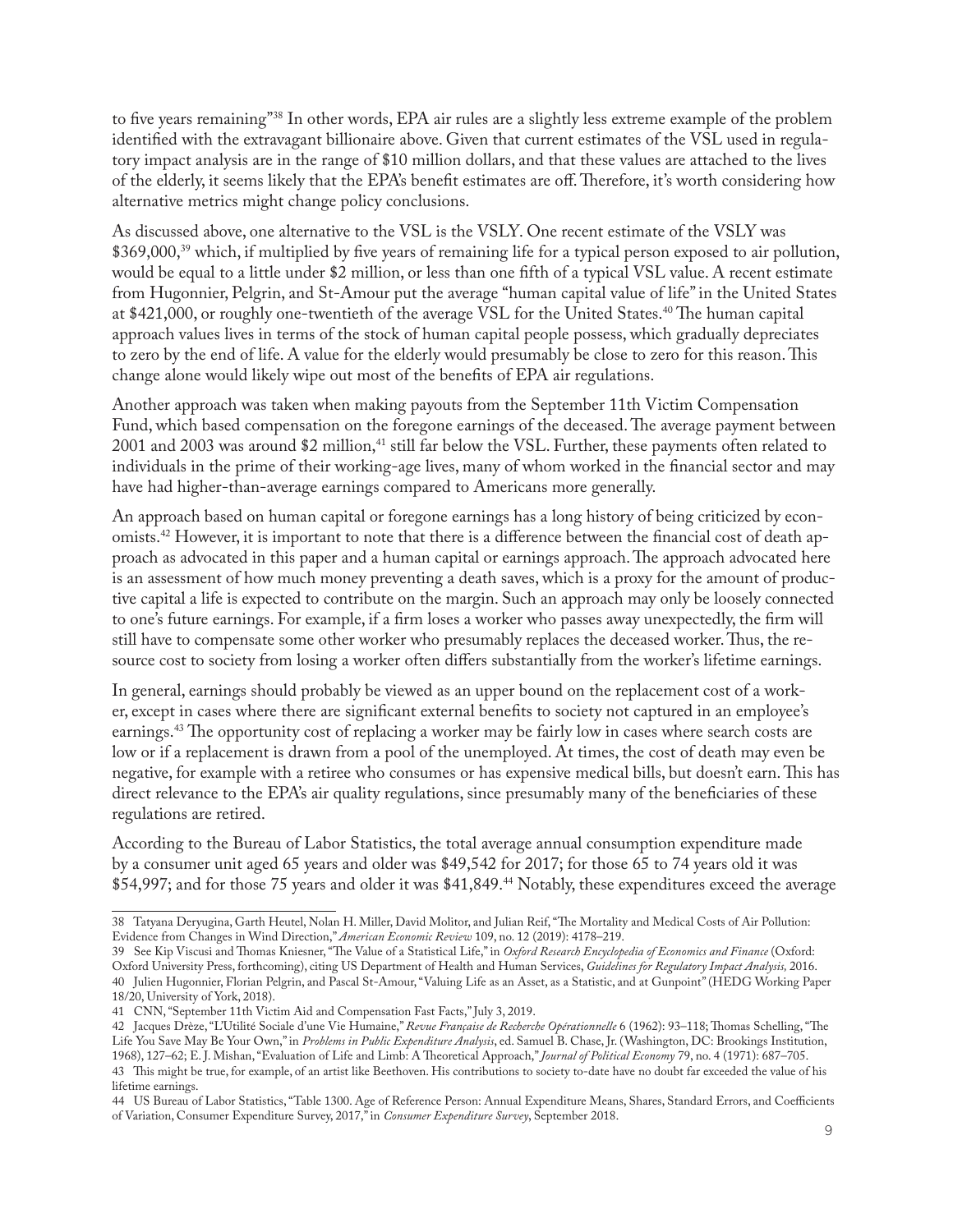pre-tax income of consumer units in these age brackets, suggesting that seniors are consuming more they earn. The public sector also incurs costs supporting the elderly. For example, the 2016 Medical Expenditures Panel Survey put the average medical expenditure for a 65-year-old at \$7,305, for a 75-year-old at \$10,511, and for an 85-year-old at \$12,703.45 Much of the healthcare costs associated with the Medicare program also come in the last year of life.46

What about the contributions of seniors? One study found that, for the year 2006, the average annual production value of an American aged 60–64 was \$43,565, for 65–69 it was \$26,139, for ages 70–74 it was \$21,111, for 75–70 it was \$17,698, and for 80 and over it was \$13,375.<sup>47</sup> Thus, as medical expenditures tend to rise at the end of life, production value tends to fall.

None of this should be particularly surprising, as these are simple facts of life. Furthermore, air pollution has other consequences, which should be considered. For example, it may increase infant mortality or asthma rates.48 And yet, as hard as it may be for regulatory agencies to admit it, PM2.5-related emissions may be cost-saving on balance insofar as they reduce net consumption expenditures with respect to the elderly. This creates an ethical as well as an economic dilemma: all of us want to support seniors, but resources spent supporting them have an opportunity cost. Current federal regulatory impact analyses do not account for this opportunity cost; instead they rely on the VSL.

### **8. Discussion and Conclusion**

The VSL has many shortcomings, many of which extend to the general practice of monetizing nonmarket goods using measures of current consumer willingness to pay. Taken together, these problems suggest use of the VSL produces inefficient policy recommendations, and this has direct relevance to some of the most significant and expensive regulations issued by the federal government.

By contrast, a financial approach, based upon the amount of money that is saved by extending a life, is in a good position to provide a robustness check against the VSL or to supplant it altogether in benefits analysis. A financial approach better accounts for the opportunity cost of resources, conforms with the common sense notion that the young have more productive years of life remaining than the elderly, does not require different valuations for identifiable and statistical lives, and, for practical purposes, may be easier to allow to vary across individuals, and thus be more economically efficient.

Why have the problems with the VSL, many of which have been known for a long time, gone unaddressed for so long by scholars? One reason is likely because regulatory agencies may prefer the VSL. The VSL tends to be much higher than competing estimates, making it easier for agencies to justify expensive regulatory interventions. Another reason is likely because the literature on the value of life tends to emphasize measurement over theory. Early discussions among economists about the value of life were theoretical and philosophical,<sup>49</sup> but out of these discussions no real consensus emerged. By contrast, once data became available, especially related to workplace fatalities, economists quickly developed the empirical tools to estimate the VSL with impressive precision. Its dominance emerged in the academic literature

<sup>45</sup> US Department of Health and Human Services, Agency for Healthcare Research and Quality, *Medical Expenditure Panel Survey*, 2016. 46 Ian Duncan, Tamim Ahmed, Henry Dove, and Terri L. Maxwell, "Medicare Cost at End of Life," *American Journal of Hospice & Palliative Care* 36, no. 8 (August 2019): 705–10.

<sup>47</sup> Scott Grosse, Kurt Krueger, and Mercy Mvundura, "Economic Productivity by Age and Sex: 2007 Estimates for the United States," *Medical Care* 47, no. 7 ( July 2009).

<sup>48</sup> Kenneth Y. Chay and Michael Greenstone, "The Impact of Air Pollution on Infant Mortality: Evidence from Geographic Variation in Pollution Shocks Induced by a Recession," *Quarterly Journal of Economics* 118, no. 3 (August 1, 2003): 1121–67; Michael Guarnieri and John R. Balmes, "Outdoor Air Pollution and Asthma" *Lancet*. 383, no. 9928 (May 3, 2014): 1581–1592.

<sup>49</sup> See for example: John Broome, "Trying to Value a Life," *Journal of Public Economics* 9 (1978): 91–100; E. J. Mishan, "Evaluation of Life and Limb: A Theoretical Approach," *Journal of Political Economy* 79, no. 4 (1971): 687–705; Jacques Drèze, "L'Utilité Sociale d'une Vie Humaine," *Revue Française de Recherche Opérationnelle* 6 (1962): 93–118; Thomas Schelling, "The Life You Save May Be Your Own," in *Problems in Public Expenditure Analysis*, ed. Samuel B. Chase, Jr. (Washington, DC: Brookings Institution, 1968), 127–62; Joanne Linnerooth, "Murdering Statistical Lives...?," in *The Value of Life and Safety*, Michael Jones-Lee (ed.) (Amsterdam: North-Holland, 1982).